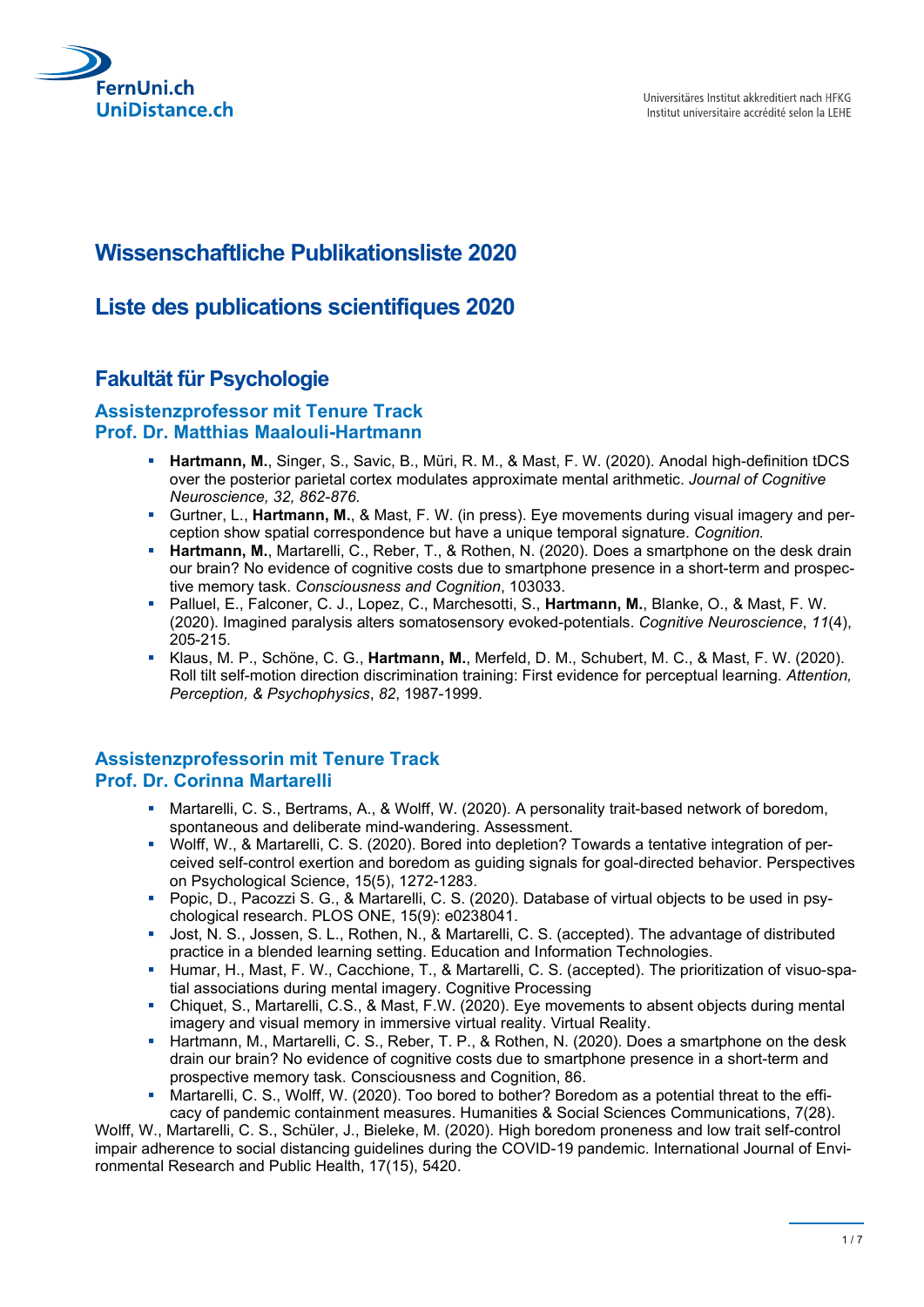

## **Assistentin Pedrett Salome**

Pedrett, S., Kaspar, L., & Frick, A. (2020). Understanding of object rotation between two and three years of age. Developmental Psychology, 56(2), 261–274. https://doi.org/10.1037/dev0000871

## **Assistenzprofessor mit Tenure Track Prof. Dr. Thomas Reber**

- **Hartmann, M., Martarelli, C.S., Reber, T.P., and Rothen, N. (2020). Does a smartphone on the desk** drain our brain? No evidence of cognitive costs due to smartphone presence in a short-term and prospective memory task. Consciousness and Cognition 86, 103033.
- Derner, M., Dehnen, G., Chaieb, L., Reber, T.P., Borger, V., Surges, R., Staresina, B.P., Mormann, F., and Fell, J. (2020). Patterns of single-neuron activity during associative recognition memory in the human medial temporal lobe. NeuroImage 221, 117214.

#### **Ausserordentlicher Professor Prof. Dr. Nicolas Rothen, Co-Studiengangsleiter Master Psychologie**

- Hartmann, M., Martarelli, C. S., Reber, T. P., & Rothen, N. (2020). Does a smartphone on the desk drain our brain? No evidence of cognitive costs due to smartphone presence in a short-term and prospective memory task. Consciousness and Cognition, 86, 103033. [https://doi.org/10.1016/j.con](https://doi.org/10.1016/j.concog.2020.103033)[cog.2020.103033](https://doi.org/10.1016/j.concog.2020.103033)
- Uewanski, J., Simner, J., Day, S. A., Rothen, N., & Ward, J. (2020a). The "golden age" of synesthesia inquiry in the late nineteenth century (1876–1895). Journal of the History of the Neurosciences, 29(2), 175–202.<https://doi.org/10.1080/0964704X.2019.1636348>
- Jewanski, J., Simner, J., Day, S. A., Rothen, N., & Ward, J. (2020b). Recognizing synesthesia on the international stage: The first scientific symposium on synesthesia (at The International Conference of Physiological Psychology, Paris, 1889). Journal of the History of the Neurosciences, 0(0), 1–28.<https://doi.org/10.1080/0964704X.2020.1747866>
- Jewanski, J., Simner, J., Day, S. A., Rothen, N., & Ward, J. (2020c). The evolution of the concept of synesthesia in the nineteenth century as revealed through the history of its name. Journal of the History of the Neurosciences, 29(3), 259–285.<https://doi.org/10.1080/0964704X.2019.1675422>
- Jost, N. S., Jossen, S. L., Rothen, N., & Martarelli, C. S. (in press). The advantage of distributed practice in a blended learning setting. Education and Information Technologies. <https://doi.org/10.1007/s10639-020-10424-9>
- Kliegel, M., & Rothen, N. (2020). The End of an Era. Swiss Journal of Psychology, 79(3–4), 87–88. <https://doi.org/10.1024/1421-0185/a000244>
- Ovalle Fresa, R., Uslu, S. A., & Rothen, N. (in press). Levels of processing affect perceptual features in visual-associative memory. Psychological Science.
- Ovalle Fresa, R., Ankner, S., & Rothen, N. (in press). Enhanced perception and memory: insights from synesthesia and expertise. Cortex.
- Rothen, N., Berry, C. J., Seth, A. K., Oligschläger, S., & Ward, J. (2020). A single system account of enhanced recognition memory in synaesthesia. Memory & Cognition, 48(2), 188–199. <https://doi.org/10.3758/s13421-019-01001-8>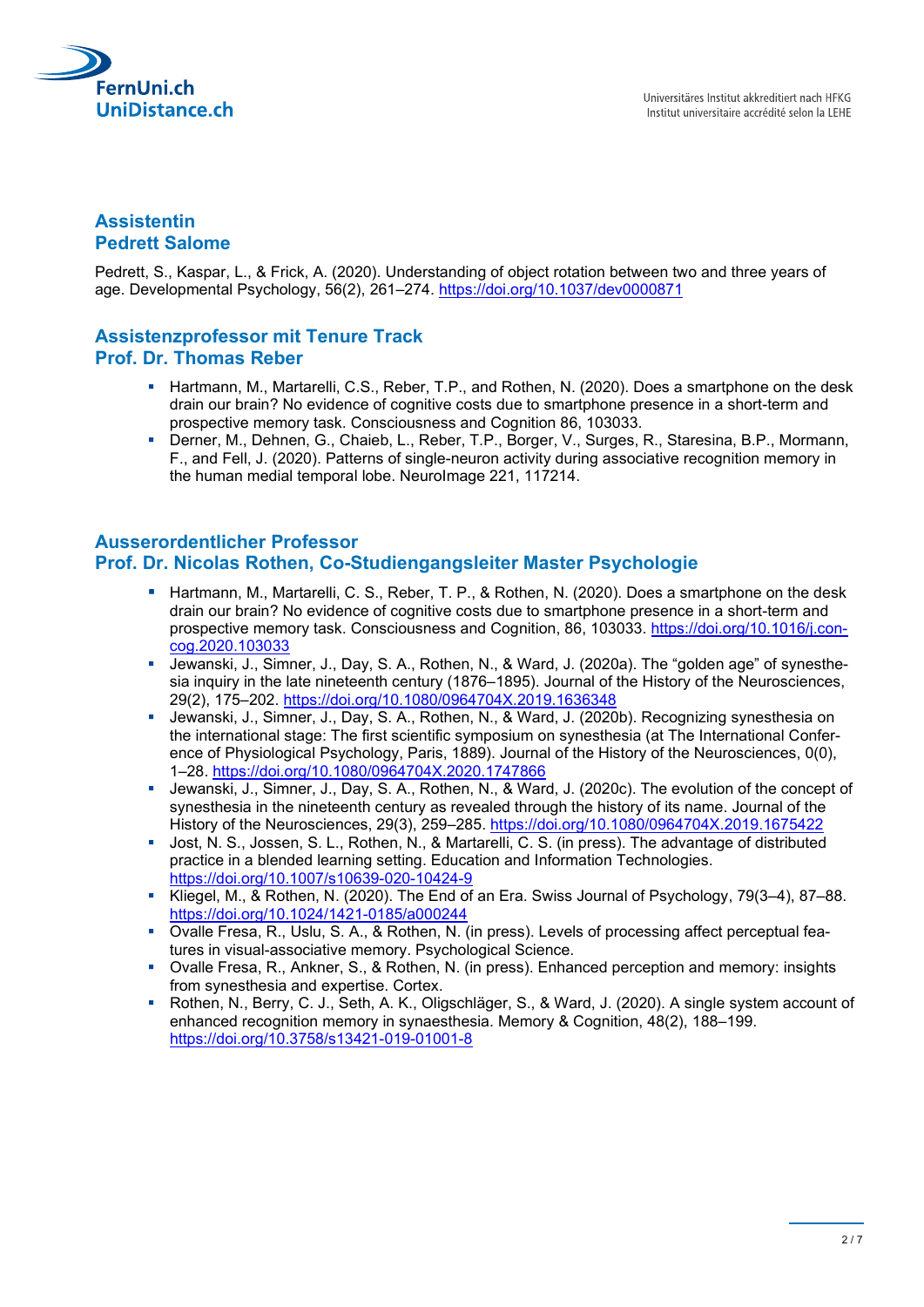

## **Assistent M Sc Angelo Belardi**

- Belardi, A., Pedrett, S., Rothen, N., & Reber, T. P. (2020, June 19). Spacing, Feedback, and Testing Boost Vocabulary Learning in a Web Application. PsyArXiv. https://doi.org/10.31234/osf.io/yqsrx
- Stalujanis, E., Neufeld, J., Glaus Stalder, M., Belardi, A., Tegethoff, M., Meinlschmidt, G. (in press). Induction of Efficacy Expectancies in an Ambulatory Smartphone-based Digital Placebo Mental Health Intervention: Randomized Controlled Trial. JMIR mHealth and uHealth. https://doi.org/10.2196/20329

#### **Assistentin Dr. Rebecca Ovalle**

- Ovalle-Fresa, R., Uslu, S., & Rothen, N. (in press). Levels of processing affect perceptual features in visual-associative memory, Psychological Science.
- Ovalle-Fresa, R., Di Pietro, S. V., Eleonora Balbi, Reber, T., & Rothen, N. (in revision). Standardized database of 400 complex abstract fractals.
- Ovalle-Fresa, R., & Rothen, N. (under review). Enhanced perception and memory: insights from synesthesia and expertise.

# **Faculté de Psychologie**

#### **Professeure extraordinaire Prof. Dr Pamela Banta Lavenex**

- Bostelmann, M., Ruggeri, P. Rita Circelli, A., Costanza, F., Menghini, D., Vicari, S., Lavenex, P., Banta Lavenex, P. (2020). Path integration and cognitive mapping capacities in Down and Williams syndromes. Frontiers in Psychology, 11:571394. doi: 10.3389/fpsyg.2020.571394.
- Bostelmann, M., Lavenex, P., Banta Lavenex, P. (2020). Children five-to-nine years old can use path integration to build a cognitive map without vision. Cognitive Psychology, 121 doi.org/10.1016/j.cogpsych.2020.101307.
- Piguet, O., Chareyron, L., Banta Lavenex, P., Amaral, D., Lavenex, P. (2020). Postnatal development of the entorhinal cortex: A stereological study in macaque monkeys. Journal of Comparative Neurology, 528:2308-2332. doi: 10.1002/cne.24897.

**International Meetings, Pamela Banta Lavenex, 2020**

FENS 2020 Virtual Forum : Federation of European Neuroscience Societies. July 11-15, 2020.

## **Professeure extraordinaire**

## **Prof. Dr Géraldine Coppin, co-responsable du Master en psychologie**

- Coppin, G. (2020). The COVID-19 may help enlightening how emotional food is. Npj Science of Food, 4, 10. doi: 10.1038/s41538-020-00071-2
- Dos Santos Mamed, M., Castellsague, M., Perrenoud, L., Coppin, G., Gastaldi, G. (2020). Diabète sucré : impact des affects sur les compétences d'auto-gestion [Diabetes mellitus: Impact of affects on self-management skills]. Revue Médicale Suisse [Swiss medical Journal], 16, 1206-1209.
- Von Helversen, B., Coppin, G., & Scheibehenne, B. (2020). Money does not stink: Using unpleasant odors as stimulus material changes risky decision making. Journal of Behavioral Decision Making, 1- 13. doi: 10.1002/bdm.2178
- Coppin, G., & Pool, E. (in press). Affect, "wanting", and relevance: Commentary on Lutz et al. (2020). Addictive Behaviors.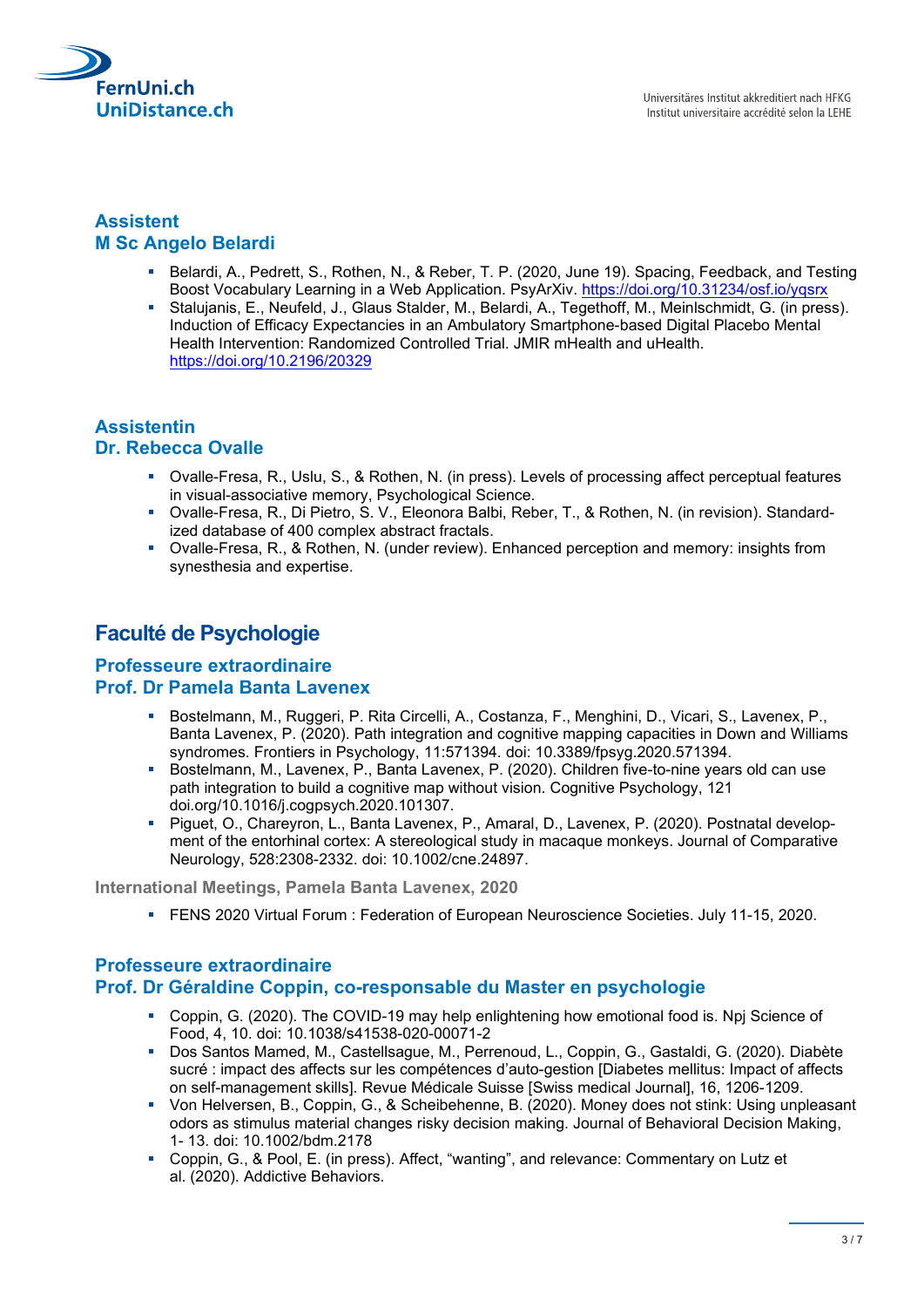

#### **Professeure associée avec Tenure Track Prof. ass. Gaëlle Molinari**

- **1.1.1 Revues à comité de lecture**
	- Molinari, G. & Schneider, E. (2020). Soutenir les stratégies volitionnelles et améliorer l'expérience des étudiants en Formation à Distance : Quels potentiels pour le design tangible? (Supporting volitional strategies and improving the distance learning experience: What potential for tangible design?). Distances et Médiations des Savoirs.
	- Avry, S., Chanel, G., Bétrancourt, M., & Molinari, G. (2020). Achievement appraisals, emotions and socio-cognitive processes: how they interplay in collaborative problem-solving?. Computers in Human Behavior, 106267. [https://doi.org/10.1016/j.chb.2020.106267.](https://doi.org/10.1016/j.chb.2020.106267) (Impact Factor: 5.88)
	- Avry, S., Molinari, G., Bétrancourt, M., & Chanel, G. (2020). Sharing emotions contributes to regulating collaborative intentions in group problem-solving. Frontiers in Psychology, 11, 1160. [https://www.frontiersin.org/articles/10.3389/fpsyg.2020.01160/abstract.](https://www.frontiersin.org/articles/10.3389/fpsyg.2020.01160/abstract) (Impact Factor: 2.129)
	- Lavoué, E., Kazemitabar, M., Doleck, T., Lajoie, S. P., Carrillo, R., & Molinari, G. (2020). Towards emotion awareness tools to support emotion and appraisal regulation in academic contexts. Educational Technology Research and Development, 68(1), 269-292. [https://doi.org/10.1007/s11423-019-](https://doi.org/10.1007/s11423-019-09688-x) [09688-x.](https://doi.org/10.1007/s11423-019-09688-x) (Impact Factor: 1.79)

**Actes de conférence à comité de lecture**

 Nleme Ze, Y.-S. et Molinari, G. (2020). Vers une conceptualisation de l'engagement des étudiants dans les forums de discussion des MOOC : Résultats préliminaires [document accepté pour publication]. Article long paru dans Actes de la conférence PRUNE, Université de Poitiers, 22 juin. Poitiers, France.

**Autres publications**

 Molinari, G. (2020). INFOX#12 : Apprendre à distance, c'est moins de pression. 12 infox sur le elearning au temps du coronavirus. Laboratoire d'Innovation Pédagogique, Université de Fribourg. <https://www.lip-unifr.ch/2020/04/07/infox12-apprendre-a-distance-cest-moins-de-pression/>

**Responsabilités éditoriales**

- Sander, E., Molinari, G., & Gentaz, E. (2020). Co-édition du numéro 25 "Cognition pour l'éducation : un pont tout près". Revue Raisons Educatives.
- Molinari, G., Lavoué, E., & Fenouillet, F. (2020). Co-édition du numéro spécial "Les technologies positives pour l'apprentissage". Revue STICEF.

#### **Assistante**

#### **Dr. phil. Alodie Rey-Mermet**

 Rey-Mermet, A., Singh, K. A., Gignac, G. E., Brydges, C. R., & Ecker, U. K. H. (2020). Interference control in working memory: Evidence for discriminant validity between removal and inhibition tasks. PLOS ONE, 15(12), e0243053.<https://doi.org/10.1371/journal.pone.0243053>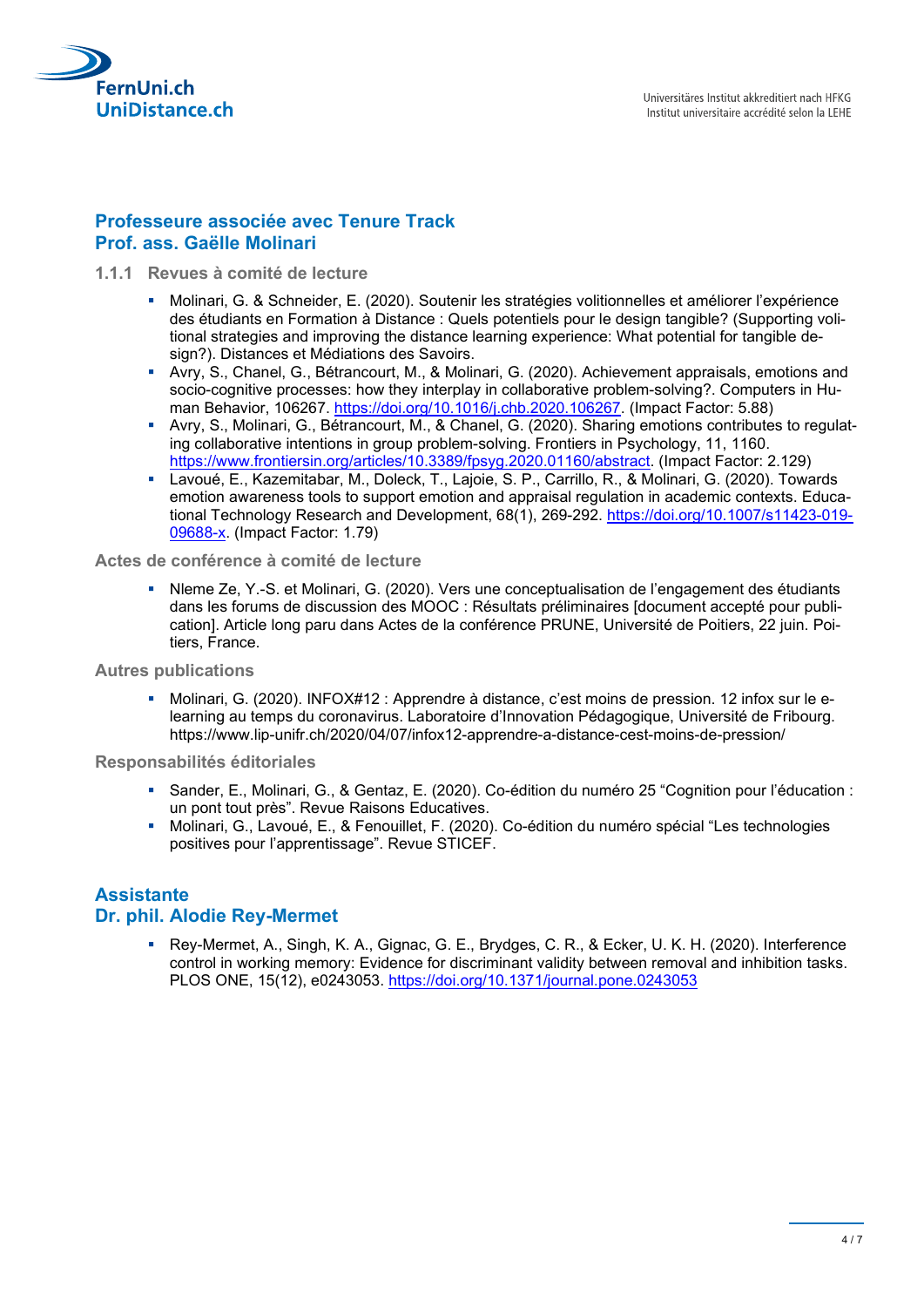

#### **Professeure extraordinaire Prof. Dr Andrea Samson, co-responsables du Master en psychologie**

**Book Editor**

Dukes, D., Samson, A. C., & E. Walle (Eds) (2021). Handbook of Emotional Development, Oxford University Press.

#### **Manuscripts Submitted for Publication**

- Di Poi, G., Dukes, D. Tran., Meuleman, B., & Samson, A. C. (2021). Comment les familles d'enfants avec besoins éducatifs particuliers ont vécu la crise de la COVID-19 : Observations préliminaires pour la Suisse. [How families with children with special educational needs experienced the Covid-19 crisis: preliminary observations for Switzerland]. Revue suisse de pédagogie spécialisée.
- Samson, A. C., Di Poi, G., Tran., & Dukes, D. (2021). Die Auswirkungen der COVID-19 Pandemie in der Schweiz: Erste Beobachtungen bei Familien mit Kindern sonderpädagogischem Förderbedarf [The effects of the COVID-19 pandemic in Switzerland: First observations in families with children with special educational needs]. Schweizerische Zeitschrift für Heilpädagogik.

#### **Manuscripts in Peer-Reviewed Journals**

- Bressoud, N., Samson, A. C., & Gay, P. (2020). Rire, c'est bon pour la santé … et aussi pour apprendre : vers une utilisation effective des émotions agréables en contexte scolaire [Laughter is good for your health ... and also for learning: Towards an effective use of pleasant emotions in a school context]. Educateur (L'), NS, 26–27.<http://hdl.handle.net/20.500.12162/4119>
- Dell-Angela, L., Zaharia, A., Lobel, A., Vico Begara, O., Sander, D., & Samson, A. C. (2020). Board Games on Emotional Competences for School-Age Children. Games for Health Journal: Research, Development, and Clinical Applications, 9, 3, 1-10. DOI: 10.1089/g4h.2019.0050
- Samson, A. C., Van den Bedem, N. P., Dukes, D., & Rieffe, C. (2020). Positive Aspects of Emotional Competence in Preventing Internalizing Symptoms in Children with and without Developmental Language Disorder: A Longitudinal Approach. Journal of Autism and Developmental Disorders, 50, 1159-1171. https://doi.org/10.1007/s10803-019-04336-y

#### **Book chapters**

- **Hempelmann, C. F. & Samson, A. C. (forthcoming). Ein Wort sagt manchmal mehr als tausend Bil**der: Wie Cartoons nur unter Mühen können, was Wortwitzen oft zu leicht fällt [Sometimes a word is worth a thousand images: how cartoons have a hard time accomplishing what verbal humor often does too easily]. In T. Kindt, & S. Kaul Medienästhetik der Komik [Medial aesthetics of humor]. Munich: Fink.
- Rudrauf, D., Debbane, M., & Samson, A. C. (2021). Current challenges and advances in computational and artificial agent modelling for the simulation of social affective learning and regulation of motivated behaviours. In D. Dukes, A. C. Samson, & E. Walle (Eds). Handbook of Emotional Development, Oxford University Press.
- Zaharia, A., Dell-Angela, L., Sander, D., & Samson, A. C. (2021). The Potential of Board Games to Promote Emotional Competences. In D. Dukes, A. C. Samson, & E. Walle (Eds). Handbook of Emotional Development, Oxford University Press.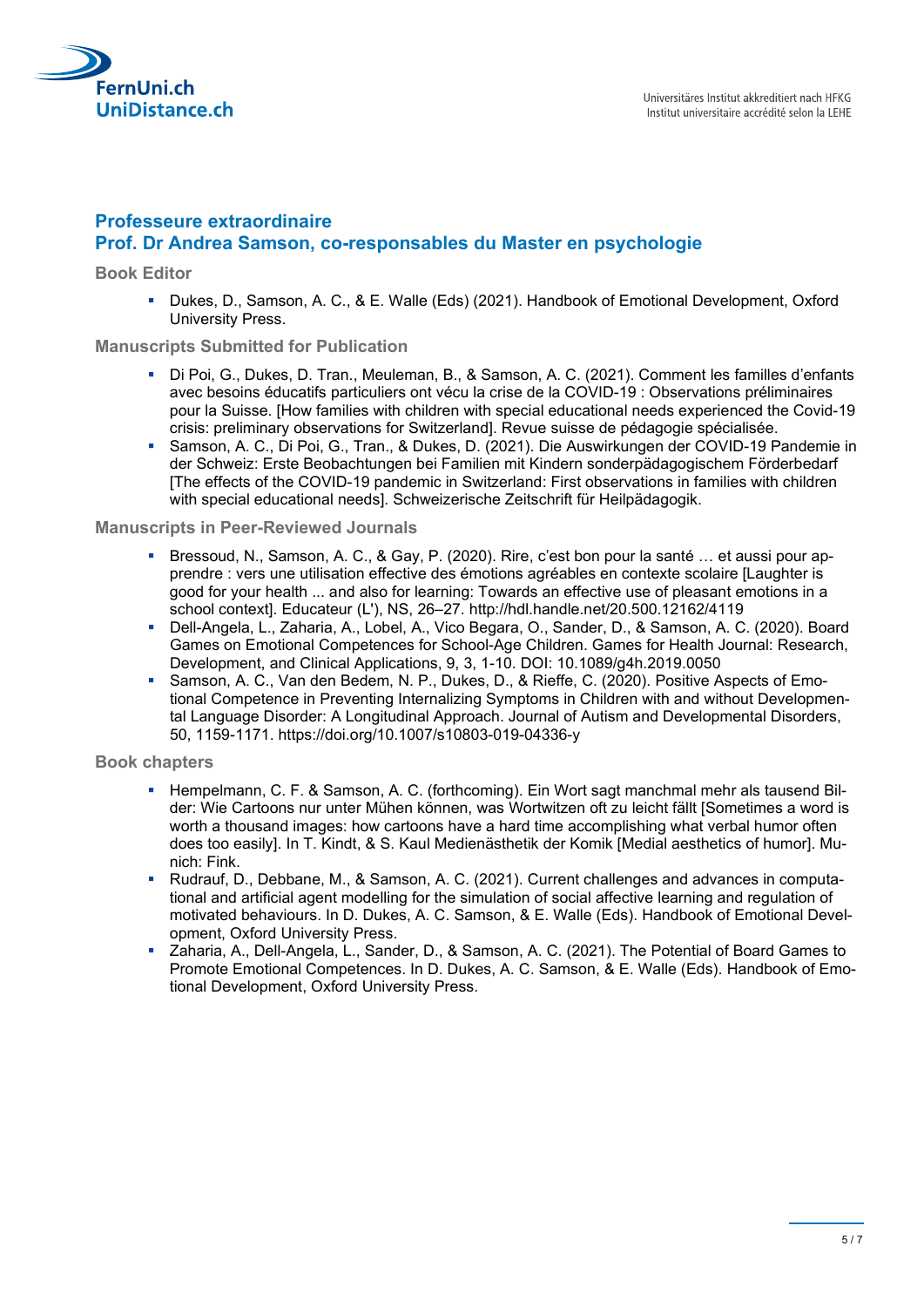

**Non peer-reviewed**

- Di Poi, G., Dukes, D. Tran., Meuleman, B., & Samson, A. C. (2021). Comment les familles d'enfants avec besoins éducatifs particuliers ont vécu la crise de la COVID-19 : Observations préliminaires pour la Suisse. [How families with children with special educational needs experienced the Covid-19 crisis: preliminary observations for Switzerland]. Revue suisse de pédagogie spécialisée.
- Samson, A. C., Di Poi, G., Tran., & Dukes, D. (2021). Die Auswirkungen der COVID-19 Pandemie in der Schweiz: Erste Beobachtungen bei Familien mit Kindern sonderpädagogischem Förderbedarf [The effects of the COVID-19 pandemic in Switzerland: First observations in families with children with special educational needs]. Schweizerische Zeitschrift für Heilpädagogik.
- Van Herwegen, J., Dukes, D., & Samson, A. (2020). COVID19 Crisis Response Survey for families of Individuals with Special Needs [Data set]. OSFHOME. Retrieved May 27, 2020, from osf.io/5nkq9
- Van Herwegen, J., Palikara, O., Riby, D., Hanley, M., Rhodes, S., Giannadou, A., Samson, A. C., & Dukes, D. (July 2020), The impact of COVID-19 on education and children's services: The impact on families of children with Special Educational Needs and Disabilities in the UK. Written evidence submitted to the UK government.

## **Assistante M Sc Alexandra Zaharia,**

 Zaharia, A., Dell-Angela, L., Sander, D., & Samson, A. C. (in press). The potential of board games to promote emotional competences. In D. Dukes, A. C. Samson, & E. Walle (Eds), Handbook of emotional development (pp. XX–XX). Oxford University Press. Dell'Angela, L., Zaharia, A., Lobel, A., Vico Begara, O., Sander, D., & Samson, A. C. (2020). Board games on emotional competences for school-age children. Games for Health Journal, 9(3), 1– 10. [https://doi.org/1](https://eur03.safelinks.protection.outlook.com/?url=https%3A%2F%2Fdoi.org%2F&data=04%7C01%7Cadmin%40unidistance.ch%7Cf9262e27ac2c4bbaa77108d8c450e88f%7Ca1da2a2d72714e87aa88fc6cf183882f%7C0%7C0%7C637475200098014839%7CUnknown%7CTWFpbGZsb3d8eyJWIjoiMC4wLjAwMDAiLCJQIjoiV2luMzIiLCJBTiI6Ik1haWwiLCJXVCI6Mn0%3D%7C1000&sdata=ITAfS0JaVgCczYIx0N1kDkx7Ar9%2FvVd63negjVgq0qQ%3D&reserved=0)0.1089/g4h.2019.0050

# **Fakultät für Rechtswissenschaften**

#### **Assistenzprofessorin mit Tenure Track Prof. Dr., LL.M. Cathrine Konopatsch**

**Kommentierungen**

- Konopatsch, C. (2020): Art. 29 VstrR, in: Frank, F./Eicker, A./Markwalder, N./Achermann, J. (Hrsg.), Basler Kommentar Verwaltungsstrafrecht, Basel Helbing Lichtenhahn Verlag 2020 (zusammen mit S. Ehmann)
- Konopatsch, C. (2020): Art. 28-33 StGB, in: Graf, D. (Hrsg.), StGB Annotierter Kommentar, Bern Stämpfli Verlag 2020 (zusammen mit P. Uhrmeister)
- Konopatsch, C. (2020): Art. 69-73 StGB, in: Graf, D. (Hrsg.), StGB Annotierter Kommentar, Bern Stämpfli Verlag 2020
- Konopatsch, C. (2020): Art. 160, 162, 172ter StGB, in: Graf, D. (Hrsg.), StGB Annotierter Kommentar, Bern Stämpfli Verlag 2020 (zusammen mit S. Ehmann)

#### **Beiträge in Sammelbänden**

- Konopatsch, C. (2020): Crime must not pay das gilt auch für Unternehmen!: Eine Standortbestimmung und kritische Würdigung der Vermögensabschöpfung gegenüber Unternehmen im Schweizer und deutschen Unternehmensverantwortlichkeitsrecht, in: Lehmkuhl, M.J/Wohlers, W. (Hrsg.), Unternehmensstrafrecht materiellrechtliche und prozessuale Aspekte, Basel/Baden-Baden Helbing Lichtenhahn Verlag, Nomos Verlag 2020, S. 179-218
- Konopatsch, C. (2020): Whistleblowing Jüngste Entwicklungen in Österreich, in: Lehmkuhl, M.J./Meyer, F. (Hrsg.), Das Unternehmen im Brennpunkt nationaler und internationaler Strafverfahren, Baden-Baden/Zürich/Wien Nomos, Dike, Manz 2020, S. 153-184